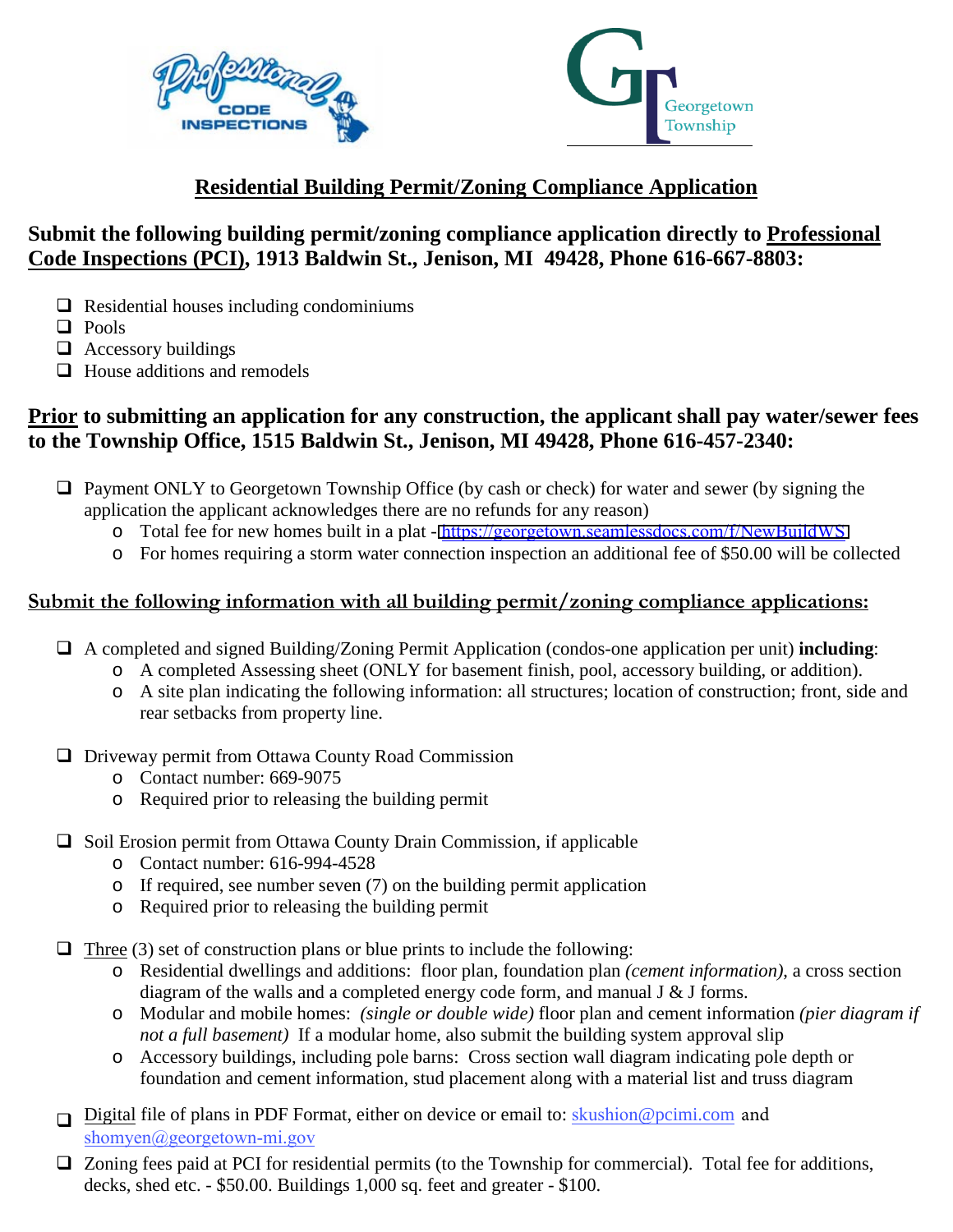## **When building permit is completed:**

- $\Box$  PCI will contact the applicant with a building permit and fee.
- $\Box$  The permit may be picked up from PCI.
- $\Box$  All construction which includes a foundation of poured walls below the average lot grade shall be surveyed by a licensed surveyor and a copy of the survey shall be filed with and approved by the zoning department before the foundation wall is inspected and before any construction is commenced upon the foundation. Such survey is required to be drawn from the foundation wall and to show the following:
	- (1) Measured dimension of setback distances from the foundation to all property lines;
	- (2) Measured dimensions of the foundation;
	- **(3) Measured elevation information to show that no building opening shall be constructed below the established minimum building opening (MBO) elevation. On the survey, the established MBO shall be provided along with the as-built minimum building opening.**
- **For all permit applications email the wall survey to**: <skushion@pcimi.com>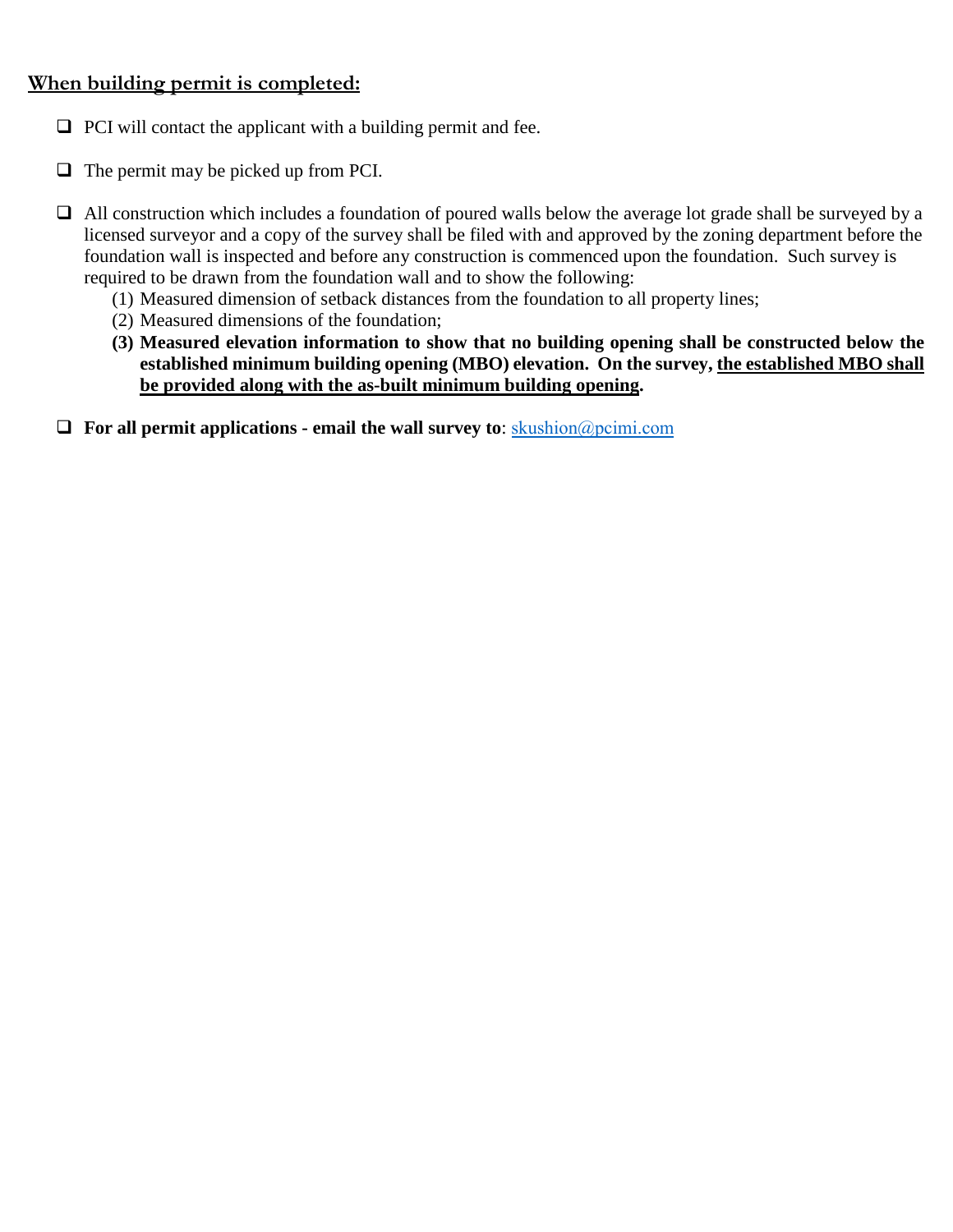| ι.                                                      |                                 |                       |  |
|---------------------------------------------------------|---------------------------------|-----------------------|--|
| 1913 Baldwin<br>Jenison, MI 49428<br>$(616) 667 - 8803$ | Jurisdiction:                   | Fax #: (616) 667-8869 |  |
| $\bullet \bullet$                                       | APPLICATION FOR BUILDING PERMIT | $\bullet$             |  |
| 1.) LOCATION OF BUILDING                                |                                 |                       |  |
| <b>ADDRESS</b>                                          |                                 |                       |  |

| <b>AUUMESS</b>                     |                 |                              |                 |  |  |
|------------------------------------|-----------------|------------------------------|-----------------|--|--|
| CITY/VILLAGE                       | <b>TOWNSHIP</b> | COUNTY                       | ZIP CODE        |  |  |
| BETWEEN<br>(cross street)          |                 | <b>AND</b><br>(cross street) |                 |  |  |
| a. IDENTIFICATION: OWNER OR LESSEE |                 |                              |                 |  |  |
| <b>NAME</b>                        |                 | TELEPHONE NO.                |                 |  |  |
| <b>ADDRESS</b>                     | CITY            | <b>STATE</b>                 | <b>ZIP CODE</b> |  |  |
|                                    |                 |                              |                 |  |  |

| 2.) CONTRACTOR                                               |      | NOT APPLICABLE COMMERCIAL U |                                             |
|--------------------------------------------------------------|------|-----------------------------|---------------------------------------------|
| <b>NAME</b>                                                  |      | TELEPHONE NO.               | FAX NO.                                     |
| <b>ADDRESS</b>                                               | CITY | <b>STATE</b>                | ZIP CODE                                    |
| <b>BUILDERS LICENSE NO.</b>                                  |      |                             | <b>EXPIRATION DATE</b>                      |
| FEDERAL EMPLOYER ID NUMBER OR<br><b>REASON FOR EXEMPTION</b> |      |                             | SELF EMPLOYED<br>NO EMPLOYEES               |
| WORKERS COMP. INSURANCE CARRIER<br>OR REASON FOR EXEMPTION   |      |                             | <b>SELF EMPLOYED</b><br><b>NO EMPLOYEES</b> |
| MESC EMPLOYER NUMBER OR<br><b>REASON FOR EXEMPTION</b>       |      |                             | SELF EMPLOYED<br>NO EMPLOYEES               |

| 3.) SUB-CONTRACTORS:                                                                                                                        |
|---------------------------------------------------------------------------------------------------------------------------------------------|
| (a)                                                                                                                                         |
| (b)<br>HEATING/AC:                                                                                                                          |
|                                                                                                                                             |
| (c)                                                                                                                                         |
|                                                                                                                                             |
| 4.) PROJECT DESCRIPTION: COMMERCIAL LI<br><b>RESIDENTIAL O</b>                                                                              |
| (a) $\Box$ NEW BUILDING (b) $\Box$ ADDITION<br>(c) $\Box$ alteration (d) $\Box$ demolition (e) $\Box$ relocation of building<br>$\Box$ sign |
| $Q$ DET. GAR<br>$\Box$ SWIMMING POOL<br>C POLE BARN C MODULAR C MOBILE HOME (include year)                                                  |
| (a) $\Box$ SINGLE FAMILY (b) $\Box$ TWO FAMILY (c) $\Box$ MULTI-FAMILY (d) $\Box$ ATTACHED GARAGE/CARPORT (a) $\Box$ ACCESSORY STRUCTURE    |
|                                                                                                                                             |
|                                                                                                                                             |
|                                                                                                                                             |
| 5.) BUILDING DIMENSIONS                                                                                                                     |
| <b>TOTAL</b>                                                                                                                                |
|                                                                                                                                             |
|                                                                                                                                             |

 $\sim 10^{10}$  km  $^{-1}$ 

 $\mathcal{A}^{\text{max}}$  and  $\mathcal{A}^{\text{max}}$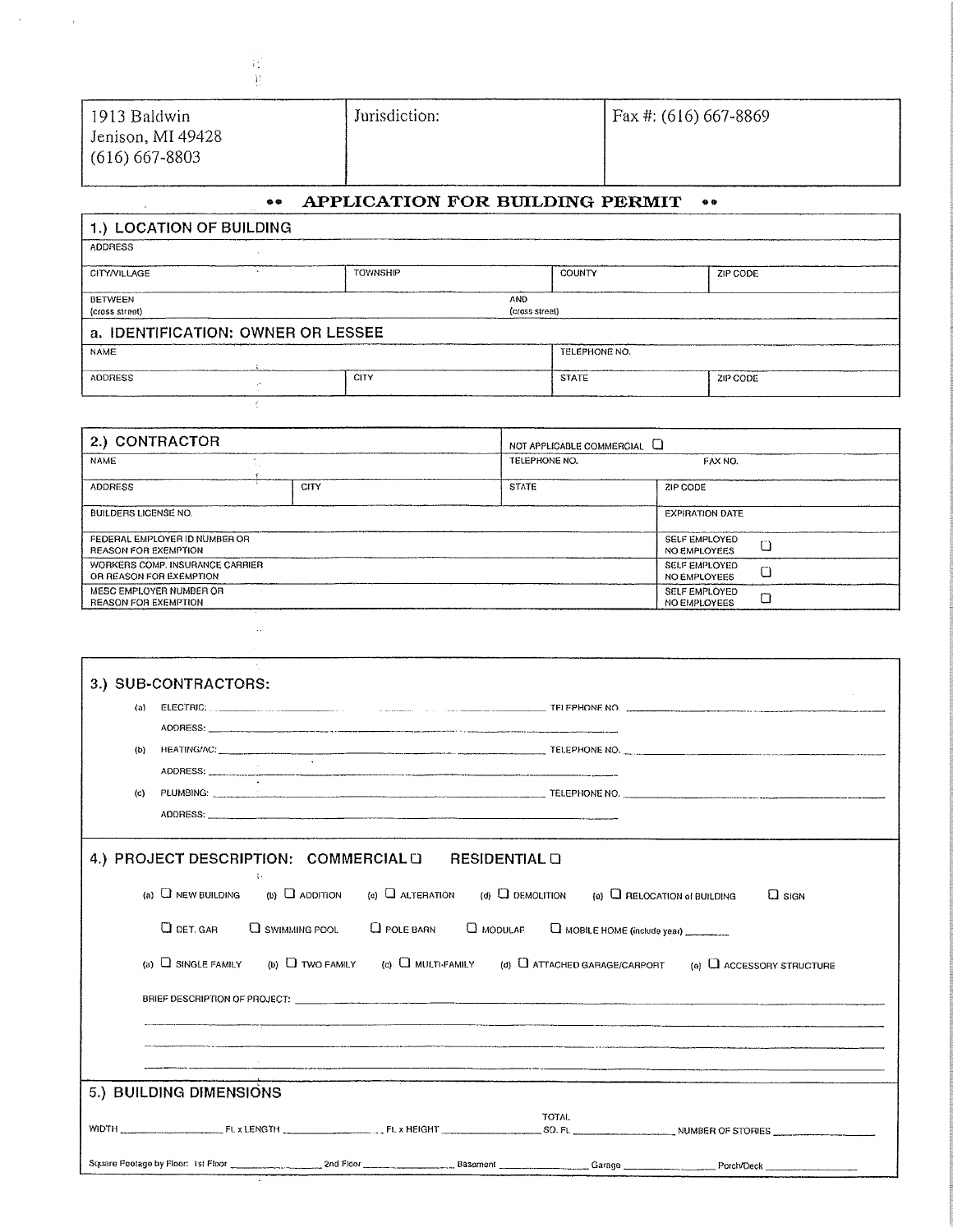| The dimensions of the lot or acreage (all sides).<br>1.<br>5.<br>The location of all roads bordering or on the property.<br>2.<br>The location, with distances to lot lines, of all existing<br>6.<br>The location of any power and gas lines on the property.<br>and proposed structures.<br>7.<br>The dimensions of all existing and proposed structures.<br>З.<br>or wetlands on or near the property.<br>The distances between all existing structures.<br>4.<br>The location of any easements on the property.<br>8.<br>12). SITE OR PLOT PLAN - FOR APPLICANT USE<br>(Attach Additional Sheet<br>Indicate direction of North within the circle<br>If Necessary.)<br>13.) PERMANENT PARCEL #:<br>14.) BUILDING SETBACKS (Front setback, as measured in feet, from the road right of way.)<br>15). Are there any houses or mobile homes, occupied or not, on this property at this time? ____ yes ____ no<br>If yes, what are your immediate and future plans for the existing dwelling? _________________________________<br>I AGREE TO COMPLY WITH THE TERMS AND REQUIREMENTS OF LOCAL ORDINANCES REGARDING SIDE YARDS AND BUILDING<br>SETBACKS. IT IS ALSO UNDERSTOOD THAT ALL STRUCTURAL, ELECTRICAL, PLUMBING, HEATING, DRIVE APPROACHES, AND<br>SIDEWALKS SHALL BE INSTALLED TO BOTH STATE AND LOCAL REQUIREMENTS, AND THAT A CERTIFICATE OF OCCUPANCY MUST BE<br>OBTAINED PRIOR TO OPERATION OR USE.<br>SIGNATURE OF APPLICANT. And the contract of the contract of the contract of the contract of the contract of the contract of the contract of the contract of the contract of the contract of the contract of the contract of th<br>FOR OFFICE USE ONLY<br>APPLICATION REVIEWED BY: Q APPROVED<br>DATE: PARTENT PRODUCTION CONTINUES.<br>$\overline{\phantom{a}}$<br><b>D</b> DENIED | ZONING: Site Plan: (Please read carefully and complete)<br>Using the space provided, or on a separate sheet of paper, draw a diagram showing all of the following items; |                                                                |
|-------------------------------------------------------------------------------------------------------------------------------------------------------------------------------------------------------------------------------------------------------------------------------------------------------------------------------------------------------------------------------------------------------------------------------------------------------------------------------------------------------------------------------------------------------------------------------------------------------------------------------------------------------------------------------------------------------------------------------------------------------------------------------------------------------------------------------------------------------------------------------------------------------------------------------------------------------------------------------------------------------------------------------------------------------------------------------------------------------------------------------------------------------------------------------------------------------------------------------------------------------------------------------------------------------------------------------------------------------------------------------------------------------------------------------------------------------------------------------------------------------------------------------------------------------------------------------------------------------------------------------------------------------------------------------------------------------------------------------------------------------------------------------------------------------|--------------------------------------------------------------------------------------------------------------------------------------------------------------------------|----------------------------------------------------------------|
|                                                                                                                                                                                                                                                                                                                                                                                                                                                                                                                                                                                                                                                                                                                                                                                                                                                                                                                                                                                                                                                                                                                                                                                                                                                                                                                                                                                                                                                                                                                                                                                                                                                                                                                                                                                                       |                                                                                                                                                                          | The location of any lakes, rivers, streams, flood plain areas, |
|                                                                                                                                                                                                                                                                                                                                                                                                                                                                                                                                                                                                                                                                                                                                                                                                                                                                                                                                                                                                                                                                                                                                                                                                                                                                                                                                                                                                                                                                                                                                                                                                                                                                                                                                                                                                       |                                                                                                                                                                          |                                                                |
|                                                                                                                                                                                                                                                                                                                                                                                                                                                                                                                                                                                                                                                                                                                                                                                                                                                                                                                                                                                                                                                                                                                                                                                                                                                                                                                                                                                                                                                                                                                                                                                                                                                                                                                                                                                                       |                                                                                                                                                                          |                                                                |
|                                                                                                                                                                                                                                                                                                                                                                                                                                                                                                                                                                                                                                                                                                                                                                                                                                                                                                                                                                                                                                                                                                                                                                                                                                                                                                                                                                                                                                                                                                                                                                                                                                                                                                                                                                                                       |                                                                                                                                                                          |                                                                |
|                                                                                                                                                                                                                                                                                                                                                                                                                                                                                                                                                                                                                                                                                                                                                                                                                                                                                                                                                                                                                                                                                                                                                                                                                                                                                                                                                                                                                                                                                                                                                                                                                                                                                                                                                                                                       |                                                                                                                                                                          |                                                                |
|                                                                                                                                                                                                                                                                                                                                                                                                                                                                                                                                                                                                                                                                                                                                                                                                                                                                                                                                                                                                                                                                                                                                                                                                                                                                                                                                                                                                                                                                                                                                                                                                                                                                                                                                                                                                       |                                                                                                                                                                          |                                                                |
|                                                                                                                                                                                                                                                                                                                                                                                                                                                                                                                                                                                                                                                                                                                                                                                                                                                                                                                                                                                                                                                                                                                                                                                                                                                                                                                                                                                                                                                                                                                                                                                                                                                                                                                                                                                                       |                                                                                                                                                                          |                                                                |
|                                                                                                                                                                                                                                                                                                                                                                                                                                                                                                                                                                                                                                                                                                                                                                                                                                                                                                                                                                                                                                                                                                                                                                                                                                                                                                                                                                                                                                                                                                                                                                                                                                                                                                                                                                                                       |                                                                                                                                                                          |                                                                |
|                                                                                                                                                                                                                                                                                                                                                                                                                                                                                                                                                                                                                                                                                                                                                                                                                                                                                                                                                                                                                                                                                                                                                                                                                                                                                                                                                                                                                                                                                                                                                                                                                                                                                                                                                                                                       |                                                                                                                                                                          |                                                                |
|                                                                                                                                                                                                                                                                                                                                                                                                                                                                                                                                                                                                                                                                                                                                                                                                                                                                                                                                                                                                                                                                                                                                                                                                                                                                                                                                                                                                                                                                                                                                                                                                                                                                                                                                                                                                       |                                                                                                                                                                          |                                                                |
|                                                                                                                                                                                                                                                                                                                                                                                                                                                                                                                                                                                                                                                                                                                                                                                                                                                                                                                                                                                                                                                                                                                                                                                                                                                                                                                                                                                                                                                                                                                                                                                                                                                                                                                                                                                                       |                                                                                                                                                                          |                                                                |
|                                                                                                                                                                                                                                                                                                                                                                                                                                                                                                                                                                                                                                                                                                                                                                                                                                                                                                                                                                                                                                                                                                                                                                                                                                                                                                                                                                                                                                                                                                                                                                                                                                                                                                                                                                                                       |                                                                                                                                                                          |                                                                |
|                                                                                                                                                                                                                                                                                                                                                                                                                                                                                                                                                                                                                                                                                                                                                                                                                                                                                                                                                                                                                                                                                                                                                                                                                                                                                                                                                                                                                                                                                                                                                                                                                                                                                                                                                                                                       |                                                                                                                                                                          |                                                                |
|                                                                                                                                                                                                                                                                                                                                                                                                                                                                                                                                                                                                                                                                                                                                                                                                                                                                                                                                                                                                                                                                                                                                                                                                                                                                                                                                                                                                                                                                                                                                                                                                                                                                                                                                                                                                       |                                                                                                                                                                          |                                                                |
|                                                                                                                                                                                                                                                                                                                                                                                                                                                                                                                                                                                                                                                                                                                                                                                                                                                                                                                                                                                                                                                                                                                                                                                                                                                                                                                                                                                                                                                                                                                                                                                                                                                                                                                                                                                                       |                                                                                                                                                                          |                                                                |
| Minimum Setbacks Required: Front: 1 Side: 1 Side: 2 Sides: 2 Sides: Rear: Rear:                                                                                                                                                                                                                                                                                                                                                                                                                                                                                                                                                                                                                                                                                                                                                                                                                                                                                                                                                                                                                                                                                                                                                                                                                                                                                                                                                                                                                                                                                                                                                                                                                                                                                                                       |                                                                                                                                                                          |                                                                |

 $\alpha$  ,  $\alpha$  ,  $\alpha$  ,  $\alpha$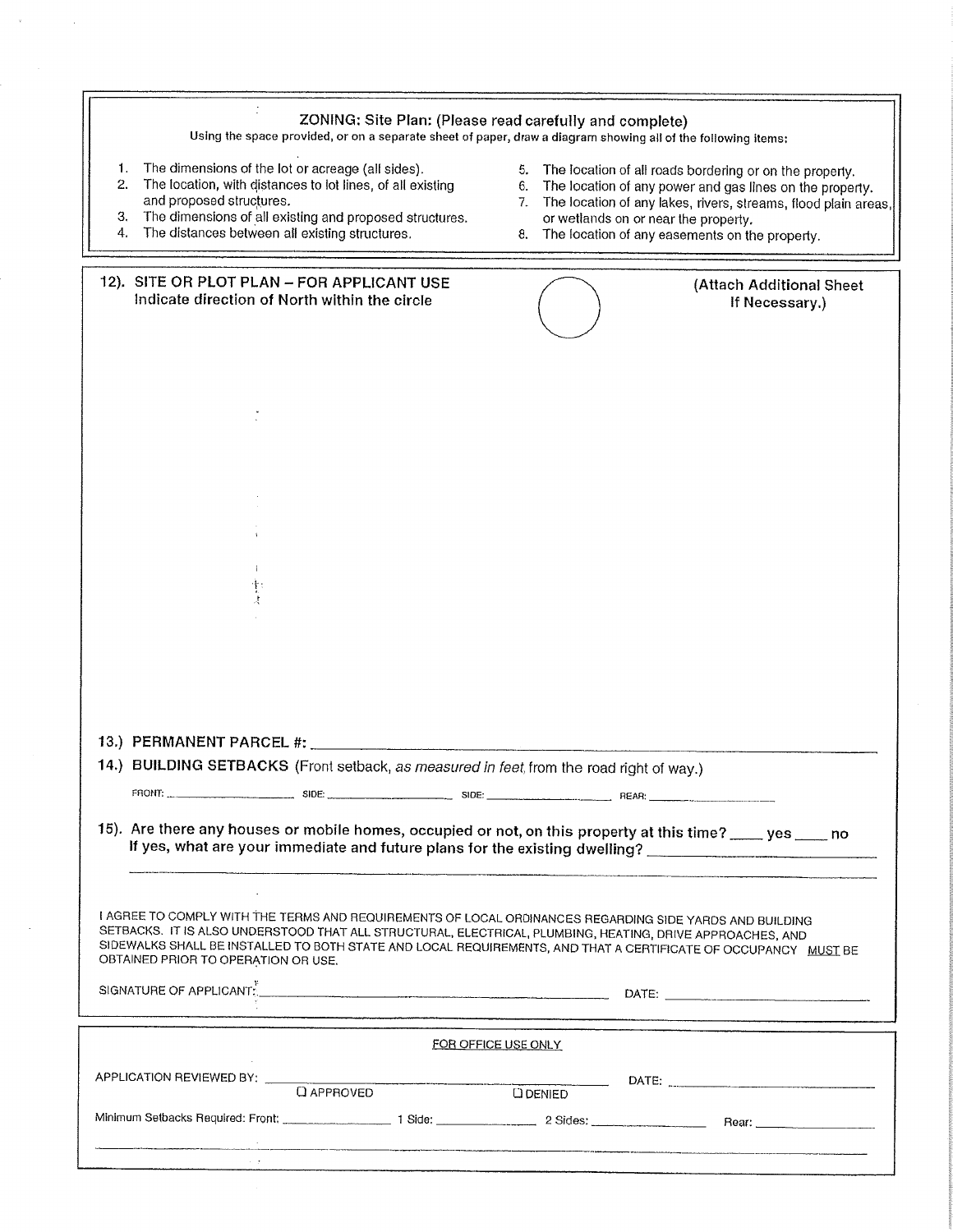| 6.) | IS ANY PART OF THE PROPOSED PROJECT WITHIN THE 100 YEAR FLOOD PLAIN?<br>IS ANY PART OF THE PROPOSED PROJECT LOCATED IN A REGULATED WETLAND?                                                                                                                                                                                                                                                                                                                                                                                                      |                            |                                        |                  | YES:Q<br>YES:Q                      | $NO: \Box$<br>NO:Q |
|-----|--------------------------------------------------------------------------------------------------------------------------------------------------------------------------------------------------------------------------------------------------------------------------------------------------------------------------------------------------------------------------------------------------------------------------------------------------------------------------------------------------------------------------------------------------|----------------------------|----------------------------------------|------------------|-------------------------------------|--------------------|
| 7.) | IS THE EXCAVATED AREA LARGER THAN ONE ACRE, WITHIN 500 FT. OF A LAKE, RIVER, STREAM OR<br>COUNTY DRAIN? YES: Q                                                                                                                                                                                                                                                                                                                                                                                                                                   | NO:Q                       |                                        |                  |                                     |                    |
| 8.) | PROJECT VALUATION \$                                                                                                                                                                                                                                                                                                                                                                                                                                                                                                                             |                            |                                        |                  | (Include labor, exclude lot value.) |                    |
| 9.) | APPLICANT INFORMATION:                                                                                                                                                                                                                                                                                                                                                                                                                                                                                                                           |                            |                                        |                  |                                     |                    |
|     | Applicant is responsible for the payment of all fees and charges applicable to this application and must<br>provide the following information:                                                                                                                                                                                                                                                                                                                                                                                                   |                            |                                        |                  |                                     |                    |
|     | <b>NAME</b>                                                                                                                                                                                                                                                                                                                                                                                                                                                                                                                                      |                            |                                        | TELEPHONE NUMBER |                                     |                    |
|     |                                                                                                                                                                                                                                                                                                                                                                                                                                                                                                                                                  |                            |                                        |                  |                                     |                    |
|     | <b>ADDRESS</b>                                                                                                                                                                                                                                                                                                                                                                                                                                                                                                                                   | CITY                       |                                        | <b>STATE</b>     | ZIP                                 |                    |
|     | FEDERAL I.D. NO./SOCIAL SECURITY NO.                                                                                                                                                                                                                                                                                                                                                                                                                                                                                                             |                            |                                        |                  |                                     |                    |
|     |                                                                                                                                                                                                                                                                                                                                                                                                                                                                                                                                                  |                            |                                        |                  |                                     |                    |
|     | I hereby certify that the proposed work is authorized by the owner of record and that I have been authorized by the owner to make this<br>application as his authorized agent, and we agree to conform to all applicable laws of the State of Michigan. All information submitted on this<br>application is accurate to the best of my knowledge.                                                                                                                                                                                                |                            |                                        |                  |                                     |                    |
|     | Section 23a of the state construction code act of 1972, 1972 PA 230, MCL 125. 1523A, prohibits a person from conspiring to circumvent<br>the licensing requirements of this state relating to persons who are to perform work on a residential building or a residential structure.<br>Violators of sections 23a are subjected to civil fines.                                                                                                                                                                                                   |                            |                                        |                  |                                     |                    |
|     | SIGNATURE OF APPLICANT                                                                                                                                                                                                                                                                                                                                                                                                                                                                                                                           |                            |                                        | APPLICATION DATE |                                     |                    |
|     | Ţ<br>10.<br>Thereby certify the construction work described on this permit application will be installed by myself in my own<br>single-family dwelling in which I am living or about to occupy. All work will be installed in accordance with the<br>building code adopted by The Municipality, and will not be enclosed, covered up, or put into use until it has been<br>inspected and approved by the Building Inspector. I will cooperate with the Building Inspector and assume<br>responsibility to arrange for the necessary inspections. |                            | HOMEOWNER'S AFFIDAVIT:                 |                  |                                     |                    |
|     | SIGNED:                                                                                                                                                                                                                                                                                                                                                                                                                                                                                                                                          |                            |                                        |                  |                                     |                    |
|     |                                                                                                                                                                                                                                                                                                                                                                                                                                                                                                                                                  |                            |                                        |                  |                                     |                    |
|     | 11.) LOCAL GOVERNMENT AGENCY TO COMPLETE THIS SECTION                                                                                                                                                                                                                                                                                                                                                                                                                                                                                            |                            | <b>ENVIRONMENTAL CONTROL APPROVALS</b> |                  |                                     |                    |
|     |                                                                                                                                                                                                                                                                                                                                                                                                                                                                                                                                                  | <b>REQUIRED</b>            | <b>APPROVED</b>                        | <b>DATE</b>      |                                     | BY.                |
|     | з.<br>$A - ZONING$                                                                                                                                                                                                                                                                                                                                                                                                                                                                                                                               | <b>О</b> Yes<br>Q No       |                                        |                  | <b>NUMBER</b>                       |                    |
|     | <b>B-SOIL EROSION</b>                                                                                                                                                                                                                                                                                                                                                                                                                                                                                                                            | $\Box$ Yes<br>Q No         |                                        |                  |                                     |                    |
|     | C - FLOOD ZONE                                                                                                                                                                                                                                                                                                                                                                                                                                                                                                                                   | $\square$ No<br>$\Box$ Yes |                                        |                  |                                     |                    |
|     | D - WATER SUPPLY                                                                                                                                                                                                                                                                                                                                                                                                                                                                                                                                 | $\Box$ Yes<br>$\square$ No |                                        |                  |                                     |                    |
|     | E – SEWER OR SEPTIC                                                                                                                                                                                                                                                                                                                                                                                                                                                                                                                              | $\Box$ Yes<br><b>CI</b> No |                                        |                  |                                     |                    |
|     | $F - OTHER$                                                                                                                                                                                                                                                                                                                                                                                                                                                                                                                                      | $Q$ Yes<br><b>Q</b> No     |                                        |                  |                                     |                    |
|     |                                                                                                                                                                                                                                                                                                                                                                                                                                                                                                                                                  |                            |                                        |                  |                                     |                    |
|     |                                                                                                                                                                                                                                                                                                                                                                                                                                                                                                                                                  |                            |                                        |                  |                                     |                    |
|     | <b>VALIDATION</b>                                                                                                                                                                                                                                                                                                                                                                                                                                                                                                                                |                            |                                        |                  |                                     |                    |
|     | <b>BUILDING PERMIT NUMBER:</b>                                                                                                                                                                                                                                                                                                                                                                                                                                                                                                                   |                            | APPROVED BY:                           |                  |                                     |                    |

 $TITLE$ 

 $\label{eq:2.1} \mathcal{F}(\mathcal{F}) = \mathcal{F}(\mathcal{F}) \mathcal{F}(\mathcal{F})$ 

PERMIT FEE: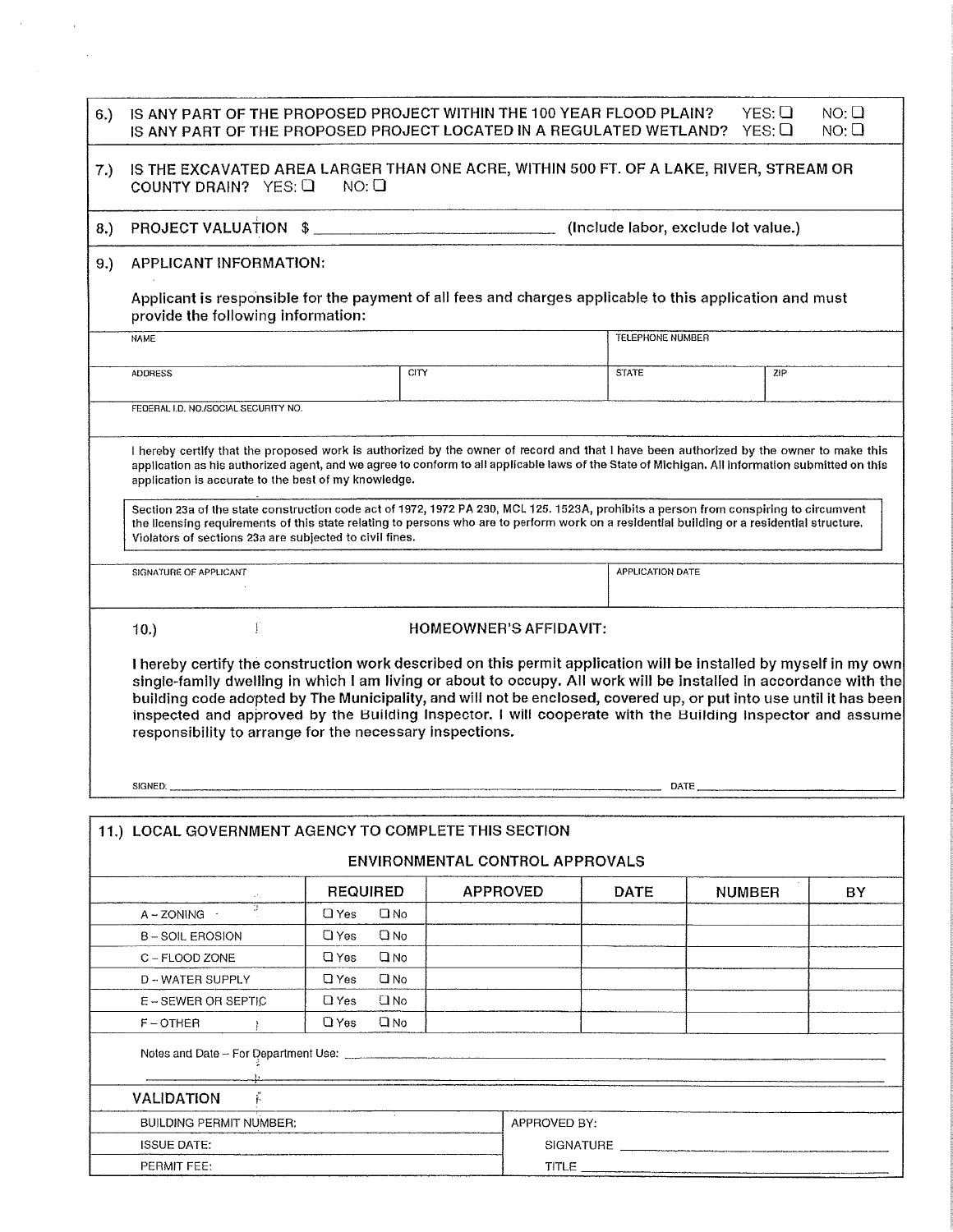|                                                                                                                                                                                                                                                                                                                                                                                                                                                                                                                                                                                                                                       | 1913 Baldwin St.<br>616-667-8803 | <b>APPLICATION FOR BUILDING ZONING COMPLIANCE</b><br>Deliver to: Professional Code Inspections, Inc.<br>Jenison, MI 49428 |                                    |                                 |                           | For: Georgetown Charter Township | 1515 Baldwin St, P.O. Box 769<br>Jenison, MI 49429<br>616-457-2690 |                  |             |
|---------------------------------------------------------------------------------------------------------------------------------------------------------------------------------------------------------------------------------------------------------------------------------------------------------------------------------------------------------------------------------------------------------------------------------------------------------------------------------------------------------------------------------------------------------------------------------------------------------------------------------------|----------------------------------|---------------------------------------------------------------------------------------------------------------------------|------------------------------------|---------------------------------|---------------------------|----------------------------------|--------------------------------------------------------------------|------------------|-------------|
| revised: 7/19/19                                                                                                                                                                                                                                                                                                                                                                                                                                                                                                                                                                                                                      |                                  |                                                                                                                           |                                    |                                 |                           |                                  |                                                                    |                  |             |
| <b>PROPERTY INFORMATION</b><br><b>ADDRESS:</b>                                                                                                                                                                                                                                                                                                                                                                                                                                                                                                                                                                                        |                                  |                                                                                                                           |                                    |                                 |                           |                                  |                                                                    |                  |             |
|                                                                                                                                                                                                                                                                                                                                                                                                                                                                                                                                                                                                                                       |                                  |                                                                                                                           |                                    |                                 |                           |                                  |                                                                    |                  |             |
| <b>PARCEL NUMBER:</b>                                                                                                                                                                                                                                                                                                                                                                                                                                                                                                                                                                                                                 |                                  |                                                                                                                           |                                    |                                 | <b>ZONING DISTRICT:</b>   |                                  |                                                                    |                  |             |
| PLAT NAME:                                                                                                                                                                                                                                                                                                                                                                                                                                                                                                                                                                                                                            |                                  |                                                                                                                           |                                    |                                 |                           |                                  | LOT NUMBER:                                                        |                  |             |
| <b>APPLICANT INFORMATION</b>                                                                                                                                                                                                                                                                                                                                                                                                                                                                                                                                                                                                          |                                  |                                                                                                                           |                                    |                                 |                           |                                  |                                                                    |                  |             |
| <b>COMPANY NAME:</b>                                                                                                                                                                                                                                                                                                                                                                                                                                                                                                                                                                                                                  |                                  |                                                                                                                           |                                    |                                 |                           | PHONE:                           |                                                                    |                  |             |
| <b>APPLICANT NAME:</b>                                                                                                                                                                                                                                                                                                                                                                                                                                                                                                                                                                                                                |                                  |                                                                                                                           |                                    |                                 |                           | TITLE:                           |                                                                    |                  |             |
| ADDRESS:                                                                                                                                                                                                                                                                                                                                                                                                                                                                                                                                                                                                                              |                                  |                                                                                                                           |                                    |                                 | CITY / STATE / ZIP:       |                                  |                                                                    |                  |             |
| <b>CONTRACTOR INFORMATION</b>                                                                                                                                                                                                                                                                                                                                                                                                                                                                                                                                                                                                         |                                  |                                                                                                                           |                                    |                                 |                           |                                  |                                                                    |                  |             |
| <b>COMPANY NAME:</b>                                                                                                                                                                                                                                                                                                                                                                                                                                                                                                                                                                                                                  |                                  |                                                                                                                           |                                    |                                 |                           | PHONE:                           |                                                                    |                  |             |
| <b>CONTACT NAME:</b>                                                                                                                                                                                                                                                                                                                                                                                                                                                                                                                                                                                                                  |                                  |                                                                                                                           |                                    |                                 |                           | TITLE:                           |                                                                    |                  |             |
| ADDRESS:                                                                                                                                                                                                                                                                                                                                                                                                                                                                                                                                                                                                                              |                                  |                                                                                                                           |                                    |                                 | CITY / STATE / ZIP:       |                                  |                                                                    |                  |             |
| <b>PROJECT INFORMATION</b>                                                                                                                                                                                                                                                                                                                                                                                                                                                                                                                                                                                                            |                                  |                                                                                                                           |                                    |                                 |                           |                                  |                                                                    |                  |             |
| A SITE PLAN MUST BE SUPPLIED WITH THIS APPLICATION SHOWING ALL THE APPROPRIATE DISTANCES TO LOT LINES,<br>EXISTING AND FUTURE STRUCTURES, ROADWAYS AND ANY OTHER INFORMATION REQUIRED TO PROVE COMPLIANCE WITH<br>THE GEORGETOWN ZONING AND GENERAL ORDINANCES. PROVIDE PROPOSED SETBACKS.                                                                                                                                                                                                                                                                                                                                            |                                  |                                                                                                                           |                                    |                                 |                           |                                  |                                                                    |                  |             |
| SETBACKS: FRONT:                                                                                                                                                                                                                                                                                                                                                                                                                                                                                                                                                                                                                      |                                  | REAR:                                                                                                                     |                                    | SIDE:                           |                           | SIDE:                            |                                                                    | OTHER:           |             |
| TYPE OF CONSTRUCTION:<br>MODULAR HOME                                                                                                                                                                                                                                                                                                                                                                                                                                                                                                                                                                                                 |                                  | <b>RANCH</b>                                                                                                              |                                    | <b>TWO STORY</b>                |                           | <b>BI-LEVEL</b>                  |                                                                    | <b>TRI-LEVEL</b> | <b>POOL</b> |
| ACC. BLDG.                                                                                                                                                                                                                                                                                                                                                                                                                                                                                                                                                                                                                            | <b>ADDITION</b>                  |                                                                                                                           |                                    | <b>REMODEL</b>                  | OTHER:                    |                                  |                                                                    |                  |             |
| ARCHITECTURAL FEATURES SIMILAR TO HOME AS FOLLOWS ROOF DESIGN, ROOF SHINGLES, SIDING:                                                                                                                                                                                                                                                                                                                                                                                                                                                                                                                                                 |                                  |                                                                                                                           |                                    |                                 |                           |                                  |                                                                    |                  |             |
| 1ST FLOOR SO. FT.:<br>2ND/3RD FLOOR SO. FT.:                                                                                                                                                                                                                                                                                                                                                                                                                                                                                                                                                                                          |                                  |                                                                                                                           |                                    |                                 | GARAGE/ACCESSORY SO. FT.: |                                  |                                                                    |                  |             |
| FINISHED BASEMENT SQ. FT.:<br>UNFINISHED BASEMENT SQ. FT.:                                                                                                                                                                                                                                                                                                                                                                                                                                                                                                                                                                            |                                  |                                                                                                                           | THREE SEASON ROOM SQ. FT.:/HEATED? |                                 |                           |                                  |                                                                    |                  |             |
| DECK SQ. FT.:                                                                                                                                                                                                                                                                                                                                                                                                                                                                                                                                                                                                                         | OPEN PORCH W/ROOF SQ. FT.:       |                                                                                                                           |                                    | SWIMMING POOL SQ. FT.:/& STYLE? |                           |                                  |                                                                    |                  |             |
| <b>APPLICANT SIGNATURE</b>                                                                                                                                                                                                                                                                                                                                                                                                                                                                                                                                                                                                            |                                  |                                                                                                                           |                                    |                                 |                           |                                  |                                                                    |                  |             |
| IT IS THE APPLICANT'S RESPONSIBILITY TO MEET THE REQUIREMENTS OF THE TOWNSHIP ZONING AND GENERAL ORDINANCES IN ALL RESPECTS AND TO<br>PROVIDE THE NECESSARY INFORMATION TO THE TOWNSHIP FOR APPROVAL. COPIES OF THE ORDINANCE MAY BE OBTAINED FROM THE GEORGETOWN<br>TOWNSHIP WEBSITE AT WWW.GEORGETOWN-MI.GOV. BY SIGNING, PERMISSION IS GRANTED FOR THE TOWNSHIP STAFF TO ENTER THE SUBJECT PROPERTY<br>FOR PURPOSES OF GATHERING INFORMATION TO REVIEW THIS REQUEST. A ZONING COMPLIANCE CERTIFICATE MUST BE OBTAINED PRIOR TO OCCUPYING,<br>OPERATING OR USE OF THE STRUCTURE. I ACKNOWLEDGE THERE ARE NO REFUNDS FOR ANY REASON. |                                  |                                                                                                                           |                                    |                                 |                           |                                  |                                                                    |                  |             |
| <b>APPLICANT SIGNATURE:</b>                                                                                                                                                                                                                                                                                                                                                                                                                                                                                                                                                                                                           |                                  |                                                                                                                           |                                    |                                 |                           |                                  | DATE:                                                              |                  |             |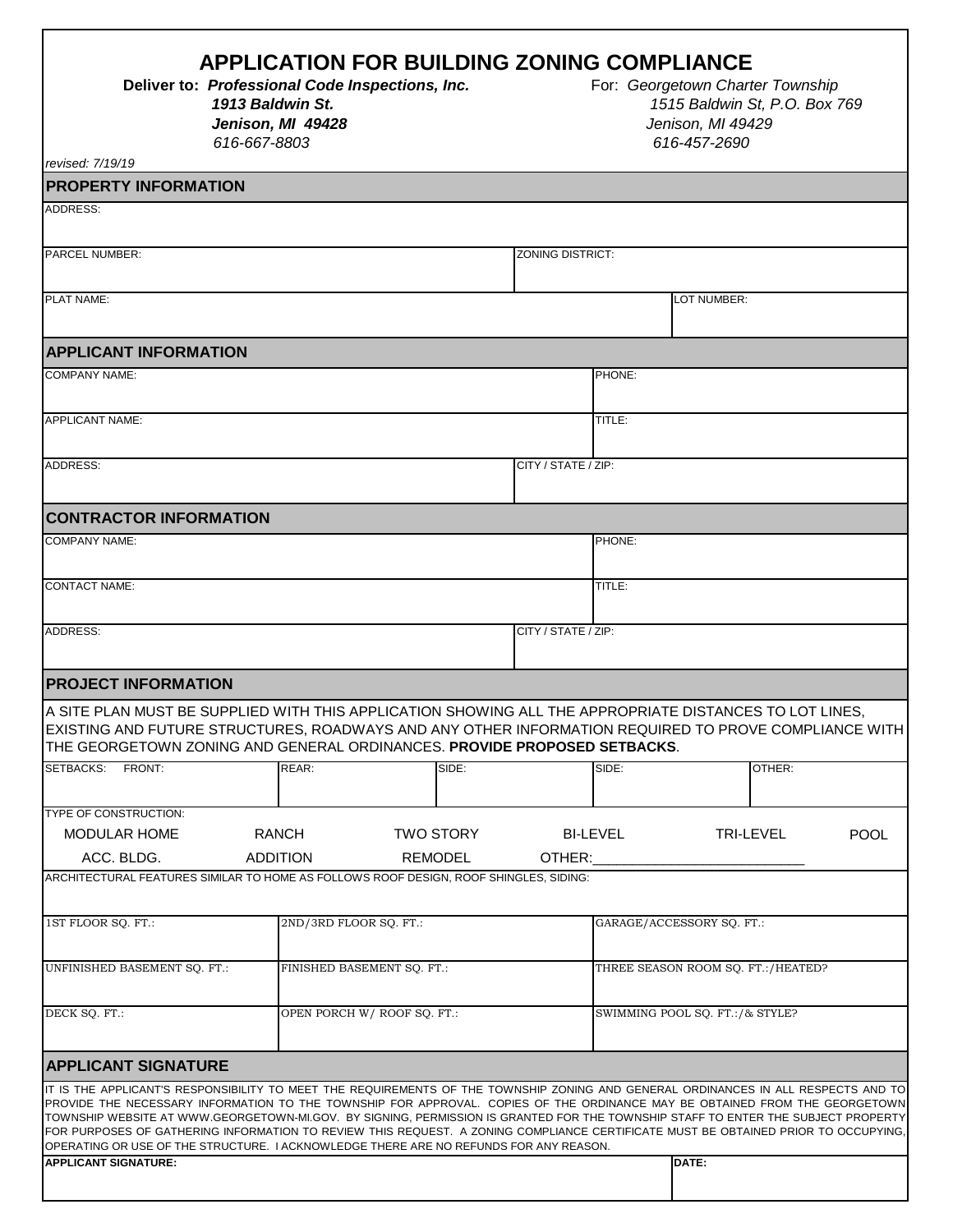|                                                   |                             | Basement Finish              |                          |                                  |  |
|---------------------------------------------------|-----------------------------|------------------------------|--------------------------|----------------------------------|--|
| SF-Square Feet                                    | Square Feet of project      | Areas to be finished. Circle |                          | How Many                         |  |
| Total SF of finished area                         |                             | Family Room/Recreation Room  | Full Bath (3 + Fixtures) |                                  |  |
| Total SF of finished area to have floor covering? |                             | Mechanical Room/Storage Room | Half Bath (2 Fixtures)   |                                  |  |
| Total SF of area to be dry walled or paneled?     | f,<br>اخ                    | Kitchenette                  | ×.<br>Bedrooms           | $\frac{1}{4}$                    |  |
| Will a fireplace be installed?                    | $\tilde{z}$<br>Yes          | Laundry Room                 |                          | ķ                                |  |
|                                                   |                             |                              |                          |                                  |  |
|                                                   |                             | pod                          |                          |                                  |  |
| Pool Size                                         |                             | Pool Liner. Circle           |                          | Pool Style, Circle               |  |
|                                                   | Vinyl                       | Concrete                     | Inground                 | Above Ground                     |  |
|                                                   |                             |                              |                          |                                  |  |
|                                                   |                             | Accessory Structure          |                          |                                  |  |
| SF-Square Feet                                    | Square Feet of project      | Type of Construction. Circle | Footings. Circle         | Heated. Circle                   |  |
| Total SF                                          |                             | Pole                         | 42"                      | Forced Air                       |  |
| Dimensions of Building                            |                             | Stick Built                  | None                     | Forced Heat Cool                 |  |
| <b>Overhead Doors</b>                             | $\tilde{z}$<br>Yes          | Size                         | Slab                     | Space Heater                     |  |
| Loft or second story area                         | $\tilde{z}$<br>Yes          | S,                           |                          | Wood Stove                       |  |
| Will there be a garage below                      | ż<br>Yes                    | ಜ                            |                          | Other.                           |  |
|                                                   |                             |                              |                          |                                  |  |
|                                                   |                             | Addition                     |                          |                                  |  |
| SF-Square Feet                                    | Story Height. Circle        | Foundation. Circle           | Rooms, Circle            | How Many                         |  |
| Total SF                                          | One Story                   | Basement                     | Bedroom                  |                                  |  |
|                                                   | Two Story                   | Crawl                        | Full Bath (3 + Fixtures) |                                  |  |
| Will a fireplace be installed?                    | $\tilde{\mathbf{z}}$<br>Yes | Slab                         | Half Bath (2 Fixtures)   |                                  |  |
| Heated?                                           | $\tilde{\mathbf{z}}$<br>Yes | Piers/post                   | Family Room              | 容标中参照存储台标资源并杂集资源资源分析存储分析存储分析等    |  |
| Space Heater<br>Forced Heat Cool<br>Forced Air    | Other<br>Wood Stove         | Porches/Patios/Decks. Circle | Laundry Room             | 承承债者的股权的责任者的债务责任的责任的责任责任责任责任责任责任 |  |
| Air Conditioned?                                  | ž<br>Yes                    | Uncovered<br>Covered         |                          |                                  |  |
|                                                   |                             | Concrete Wood Brick Pavers   |                          |                                  |  |
|                                                   |                             |                              |                          |                                  |  |

 $\label{eq:2.1} \mathcal{L}(\mathcal{A}) = \mathcal{L}(\mathcal{A}) \mathcal{L}(\mathcal{A})$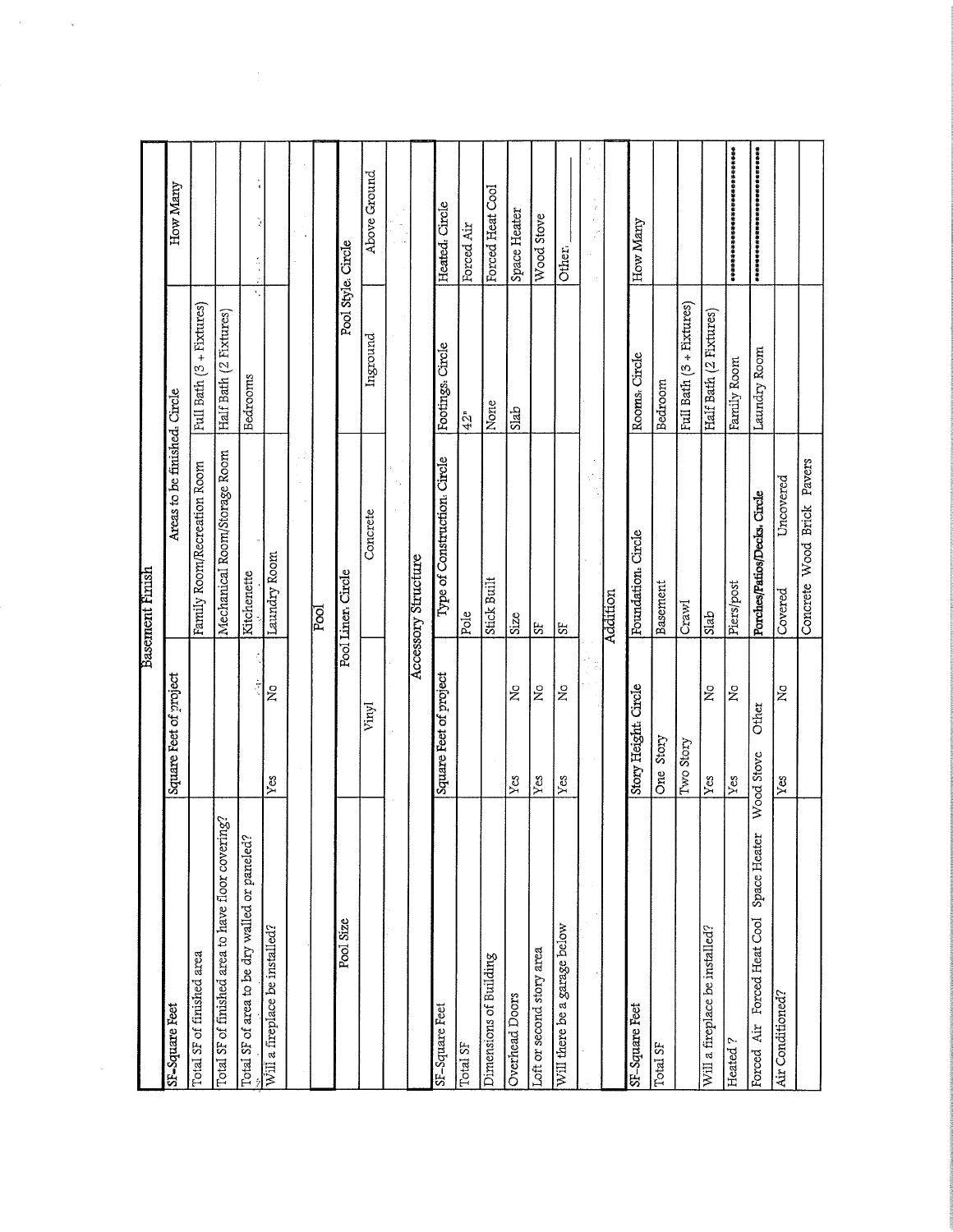

## **STATEMENT OF INTENT**

 $\Box$  Parcel #

I \_\_\_\_\_\_\_\_\_\_\_\_\_\_\_\_\_\_\_ the **owner / contractor** of the new home being built at:

Accept responsibility for the following:

Hook up of the sump-crock and footing drains to storm lead if one is available.

Installation of the sidewalks according to the Ottawa County Specifications provided to me when making application for the building permit. (It is understood that should the sidewalks be installed incorrectly, it will be my responsibility to correct the problem.)

\_\_\_\_\_\_\_\_\_\_\_\_\_\_\_\_\_\_\_\_\_\_\_\_\_\_\_\_\_\_\_\_\_\_\_\_\_\_\_\_\_\_\_\_\_\_\_\_\_\_\_\_\_\_\_\_\_\_\_\_\_\_\_\_\_\_\_\_\_\_\_\_\_\_\_\_\_

Applicant Name Phone Number

Address

Signature Date

Revised: 05/21/2007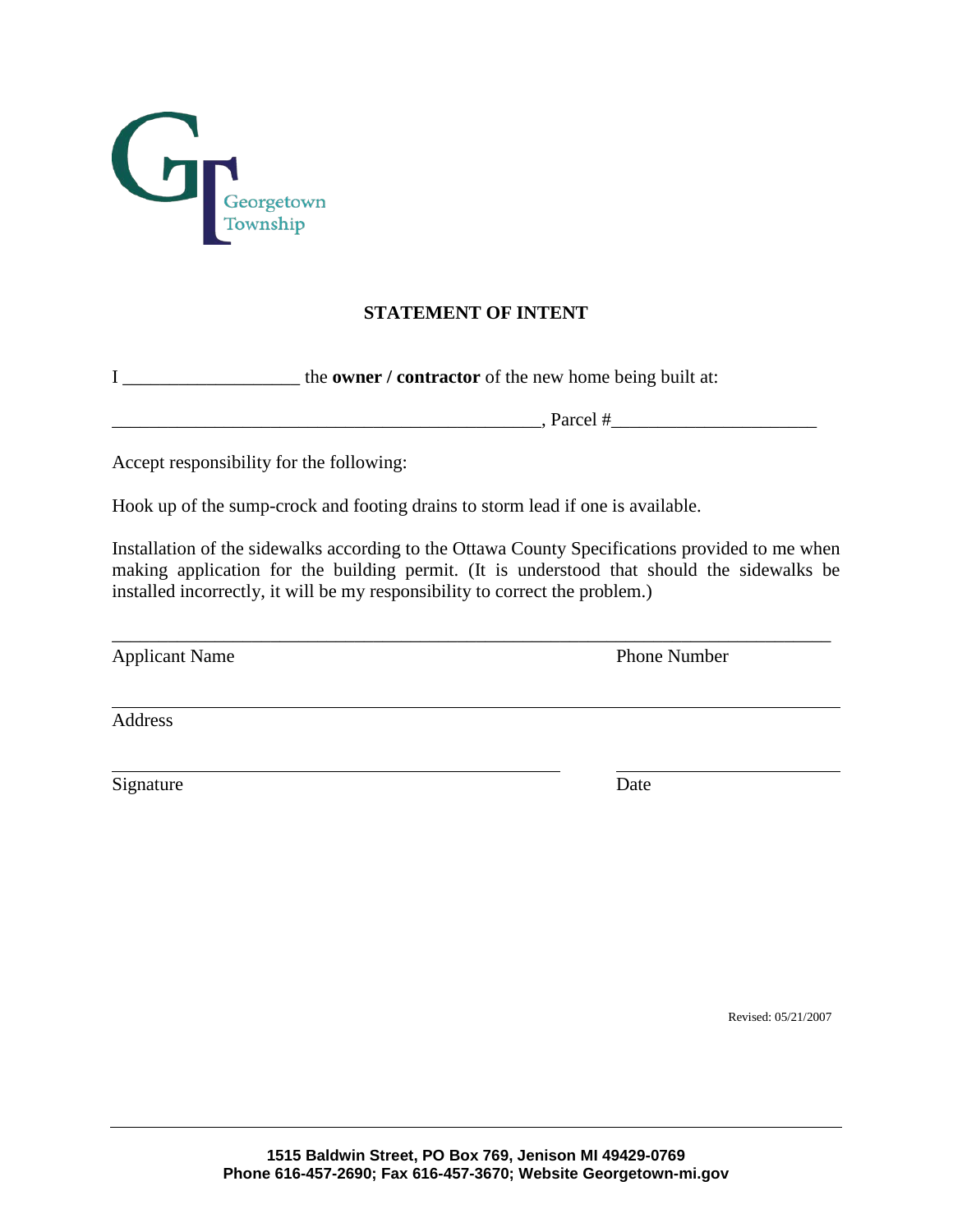### Sidewalk Construction Standards Within Right-of-ways in Georgetown Township as of June 10, 2014

All sidewalks constructed within the road right-of-way in Georgetown Township must comply with the specifications adopted by the Ottawa County Road Commission. **Permits are required** for the construction of sidewalks within the right-of-way in an approved plat and within the right-of-way on a metes and bounds parcel.

**It is the responsibility of the property owner that the construction of sidewalks meets Ottawa County Road Commission specifications. If the sidewalks do not meet the specifications, the possibility exists that the sidewalks would have to be removed and replaced according to the correct specifications.**

#### **Sidewalks-Sidewalk construction shall be in accordance with section 803 of the MDOT Specification.**

1. Location and Width

The sidewalk shall be 5' in width and the outside edge located 1' from the right-of-way line. Sidewalk elevations shall be determined by the existing elevation of the road. Construct the property side of the sidewalk at 6" above the centerline of the road.

2. Grade

Sidewalks are to have a traverse grade of 2% (1/4" per foot) draining toward the road. The maximum allowed longitudinal grade shall be 5%. This grade shall not be exceeded unless the road grade is of a steeper grade, in which case the longitudinal sidewalk grade shall not exceed the road grade.

#### 3. Surface Material Requirements and Specifications

Sidewalks shall meet the following aggregate base course requirements and shall be hard surfaced with concrete materials as listed below:

| (a) | <b>Aggregate Base Course</b><br>Material<br>Gradation<br><b>Thickness</b> | - M.D.O.T. Spec. 302<br>$-22A$<br>- M.D.O.T. 902-1 Minimum 25% crushed<br>- 6" compacted in place                               |
|-----|---------------------------------------------------------------------------|---------------------------------------------------------------------------------------------------------------------------------|
| (b) | Concrete Surface<br>Material<br><b>Thickness</b>                          | - M.D.O.T. Spec. 802<br>- 5 sack mix design<br>$-4"$<br>- 6" through residential driveways<br>- 8" through industrial driveways |

4. Surface Drainage

All existing drainage shall be accommodated with the construction of new sidewalk. All connections to existing storm sewer systems shall be approved by the Ottawa County Drain Commission.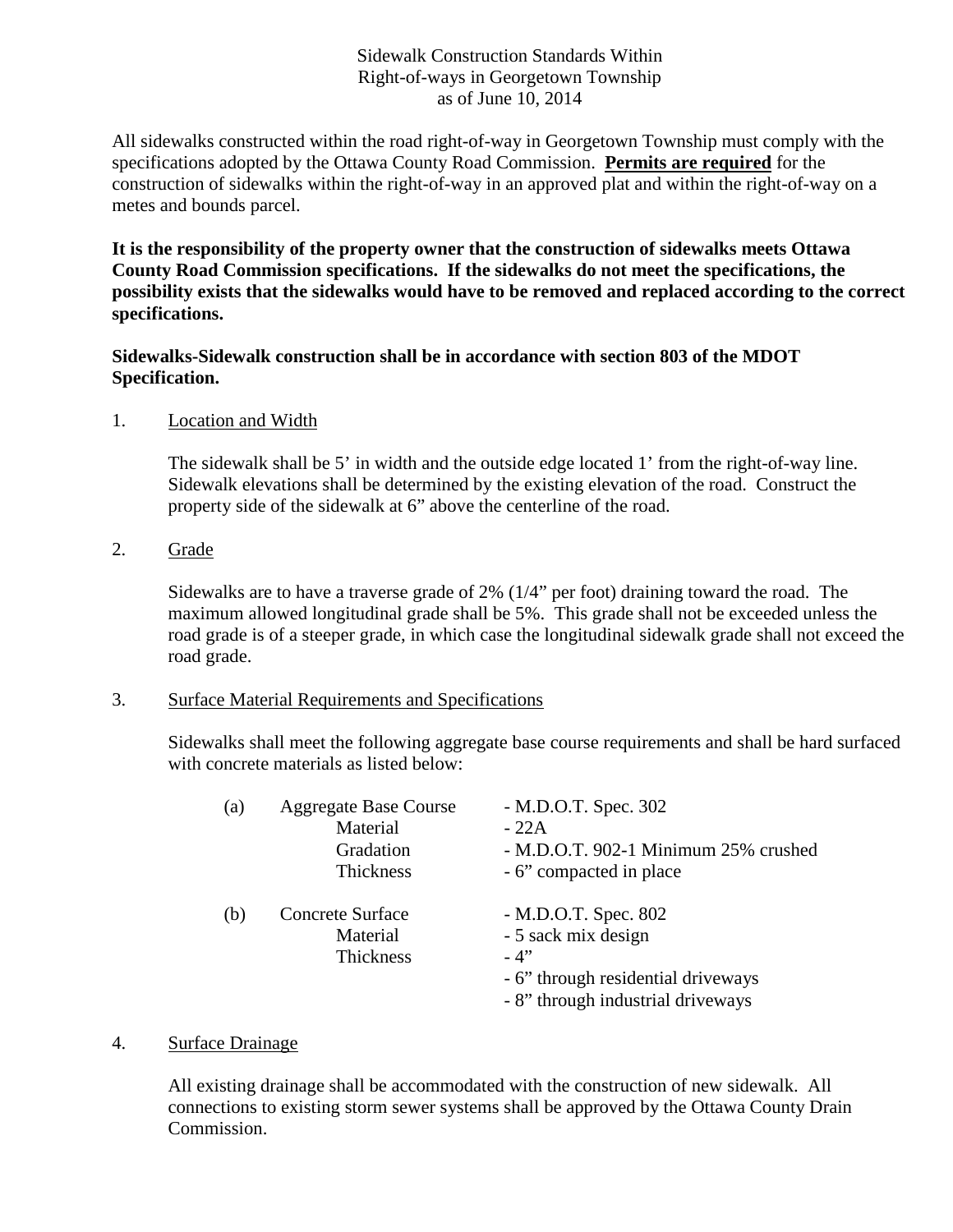**Any non-motorized facility constructed within the right-of-way in Georgetown Township must receive Ottawa County Road Commission approval for alignment and grade and Township Board approval prior to beginning construction. It is the responsibility of the property owner that the construction meets Ottawa County Road Commission specifications. If the construction does not meet the specifications, the possibility exists that the construction would have to be removed and replaced according to the correct specifications.**

Non-motorized facility construction shall be in accordance with section 806 of the MDOT Specifications.

## 1. Location and Width

The non-motorized facility shall be 8' in width and the outside edge located 1' from the right-of-way line. Non-motorized facility elevations shall be determined by the existing elevation of the road. Construct the property side of the non-motorized facility at 6" above the centerline of the road.

## 2. Grade

Non-motorized facilities are to have a traverse grade of 2% (1/4" per foot) draining toward the road. The maximum allowed longitudinal grade shall be 5%. This grad shall not be exceeded, unless the road grade is of a steeper grade, in which case the longitudinal non-motorized facility grade shall not exceed the road grade.

3. Vertical and Horizontal Curves

Non-motorized facilities shall be designed in accordance with the requirements of the AASHTO-Guide for Development of New Bicycle Facilities (1991 or current edition).

## 4. Surface Material Requirements and Specifications

Non-motorized facilities shall meet the following aggregate base course requirements and shall be hard surfaced with either bituminous or concrete materials as listed below:

| (a) | <b>Aggregate Base Course</b> | - M.D.O.T. Spec. 302                              |
|-----|------------------------------|---------------------------------------------------|
|     | Material                     | - 22A                                             |
|     | Gradation                    | - M.D.O.T. 902-1 Minimum 25% crushed              |
|     | <b>Thickness</b>             | - 6" compacted in place                           |
| (b) | <b>Bituminous Surface</b>    | - M.D.O.T. Spec. 500                              |
|     | Material                     | - Bituminous Mixture 13A Leveling                 |
|     |                              | - Bituminous Mixture 36A Surface                  |
|     | <b>Thickness</b>             | $-2\frac{1}{2}$ 275#/Sq. Yd. Min.                 |
|     | <b>Asphalt Cement</b>        | - Performance Grade 58-28                         |
|     |                              | Temperature & Seasonal Limitations Table 502.03.J |
| (c) | Concrete Surface             | - M.D.O.T. Spec. 802                              |
|     | Material                     | - 5 sack mix design                               |
|     | Thickness                    | - 4"                                              |
|     |                              | - 6" through residential driveways                |
|     |                              | - 8" through industrial driveways                 |

## 5. Surface Drainage

All existing drainage shall be accommodated with the construction of non-motorized facilities. All connections to existing storm sewer systems shall be approved by the Ottawa County Drain Commission.